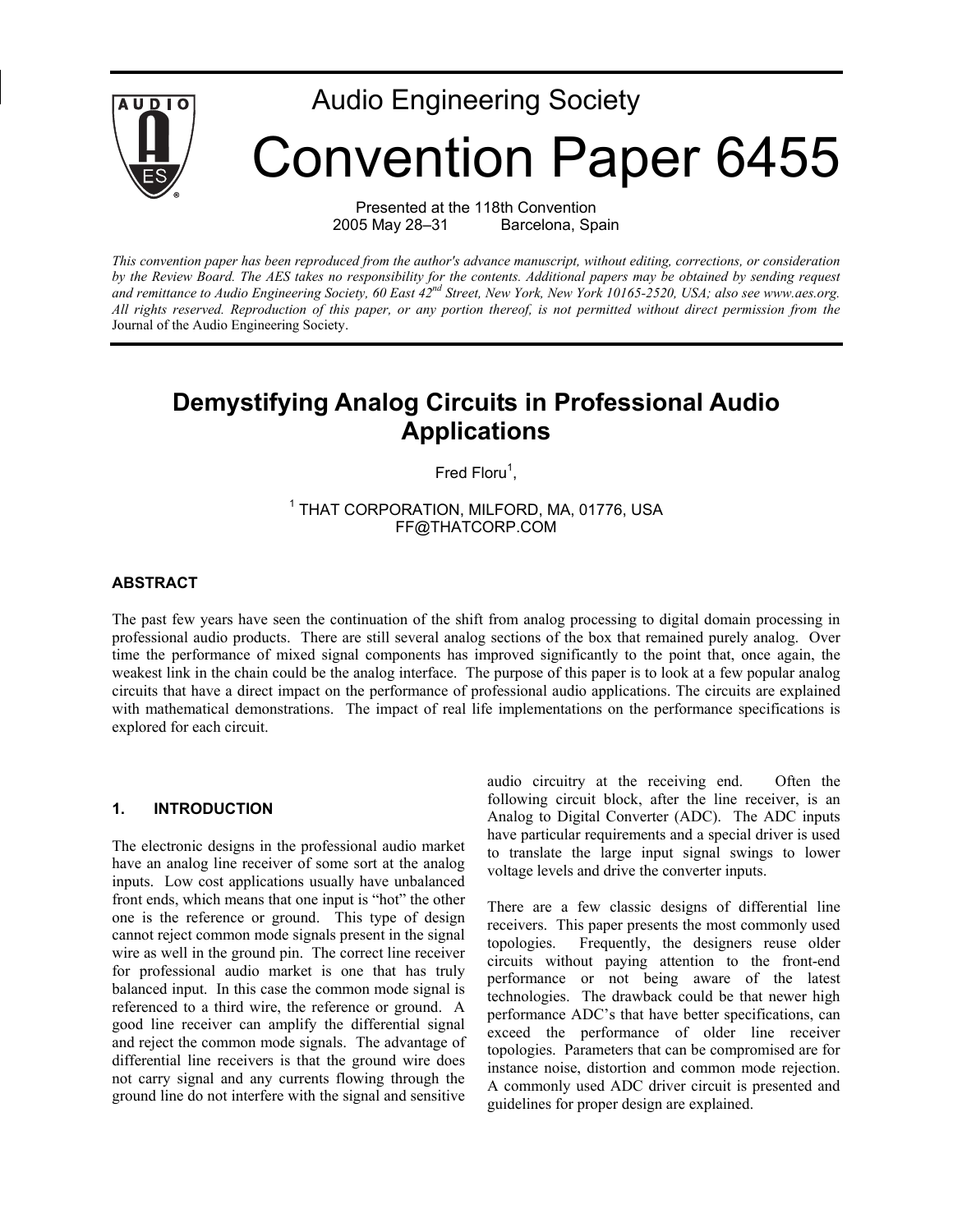## **2. LINE RECEIVERS**

Three line receivers are considered for analysis, all of them designed for balanced signals and to reject common mode signals. These circuits are: the difference amplifier, the high common mode impedance amplifier for transformer-like performance and a fully differential front-end with common mode attenuation servo. In an ideal world, the first two amplifiers can achieve extremely high common mode rejection while the last one is limited by the component value selection. However, only the high common mode impedance line receiver can maintain its performance under non-ideal conditions.

#### **2.1. Difference Amplifier**

The most commonly used line receiver is the ubiquitous difference amplifier that contains an operational amplifier, two resistors connected as a pad at the noninverting input and two resistors from output to the inverting input and then to the inverting input. A schematic of such front end is shown in Figure 1.



Figure 1 Difference amplifier

The main advantage of this amplifier is its simplicity, at least in theory. The realization of this circuit is an operational amplifier and four matched resistors. For unity gain all resistors are equal in value. In this case resistor networks can be used since there is a chance that all resistors match better. However, professional line levels of +24 dBu can be greater than the amplifier power supply and the unity gain amplifier can clip. To avoid clipping, +/- 20 V power supply rails are required, which can dissipate a lot of power. For lower power supply rails, a gain of -6dB or -3 dB is needed. The most common line receiver, and not necessarily the best choice, is the -6 dB version.

The common mode rejection performance varies tremendously due to inherent resistor variation. The Common Mode Rejection Ratio (CMRR), for the -6dB version, is better than 37.5 dB if 1 % resistors are used and better than 57.5 dB for 0.1 % resistors. However, Printed Circuit Board (PCB) copper trace resistance, operational amplifier terminal resistance and other factors make the discrete implementation very difficult. Using better matched discrete resistor will not improve the CMRR because of the unpredictable resistive errors on the board. The only solution to increase the CMRR is to use specialized integrated circuits that have the matched resistors on the die. These resistors are made of thin film materials, such as NiCr or SiCr, which are very stable with temperature and over time. The thin film resistors are fine trimmed using laser trimming to match down to 0.005 %, or 90 dB of CMRR. This kind of performance is almost impossible (or very expensive) with discrete components. The CMRR, in decibels or dB, of the difference amplifier can be calculated as follows [1]:

$$
CMRR = 20 * \log \left( \frac{1 + gain}{\sum \frac{\Delta R}{R}} \right) \tag{1}
$$

where the gain and resistor error are defined as:

$$
gain = \frac{R_2}{R_1} = \frac{R_4}{R_3}
$$
 (2)

$$
\sum \frac{\Delta R}{R} = \sum_{n=1..4} \frac{\Delta R_n}{R_n} \tag{3}
$$

Equation (3) represents the total resistor error of all four resistors as a sum of individual resistor error.

The CMRR performance of the difference amplifier is very good under ideal conditions, that is, if the lines connecting to the line receiver are truly balanced. A balanced line means that the impedances of the two wires driving the line receiver are equal at least across the audio frequency spectrum [11]. This is the ideal condition under which the difference amplifier can hold its CMRR performance.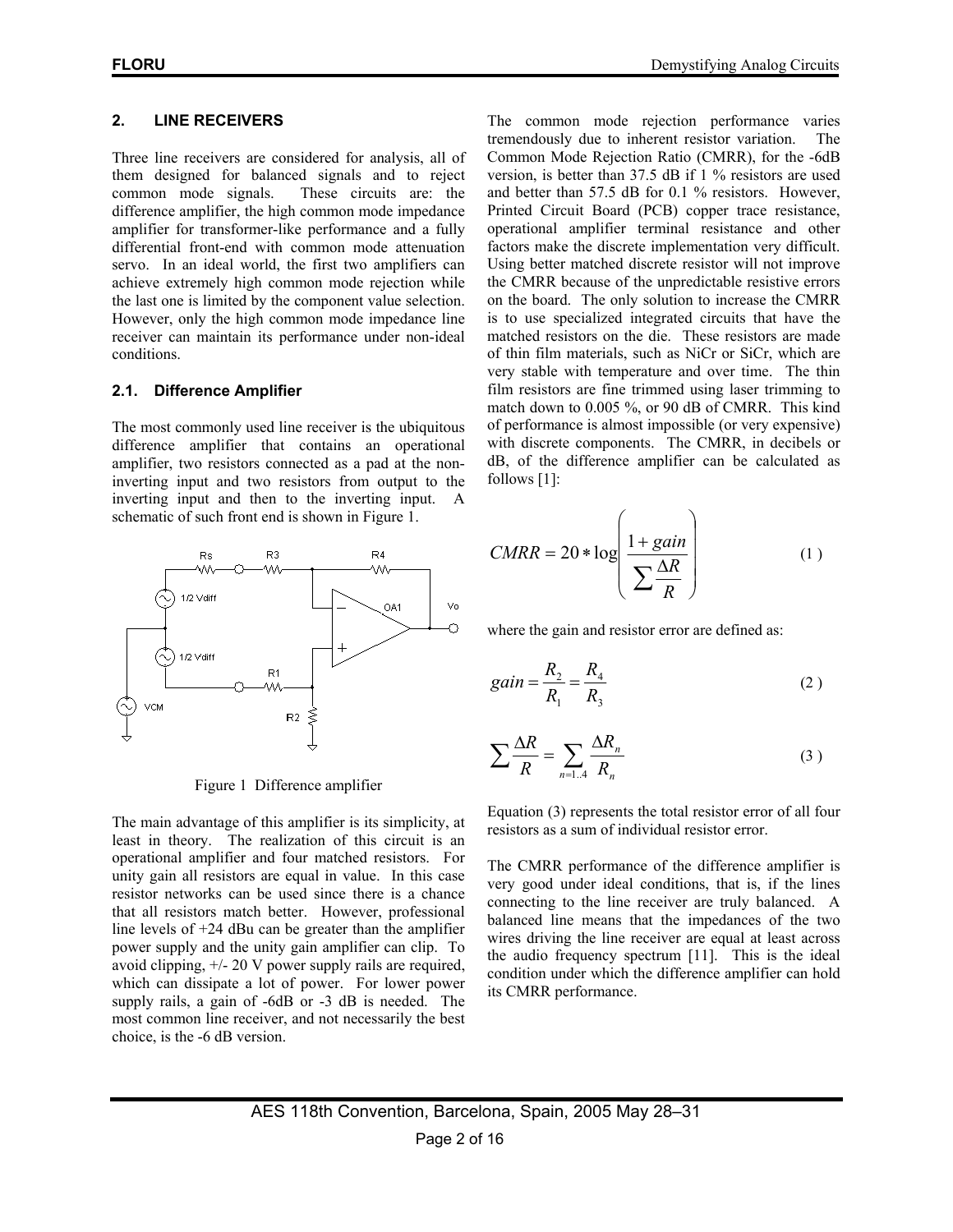#### **What happens if the lines are not balanced ?**

A 10  $\Omega$  imbalance drops the CMRR performance by 25 dB. Worse, if the line receiver connects to an unbalanced output driver that usually has a 100  $\Omega$  series resistor in the signal path, the CMRR performance drops by 45 dB. In this case the end user has to be very careful in choosing the cables and the interconnects. In live sound applications is very difficult to control the quality of the cables and matching of outputs and inputs. In order to improve the situation, the designer has a few choices. One solution is to increase the common mode impedance. The penalty is that the total output noise is going to increase as well and finally it reduces the dynamic range. The common mode impedance can be calculated as follows (refer to Figure 1):

The current into the non-inverting input is:

$$
I_{R1} = \frac{V_{CM}}{R_1 + R_2}
$$
 (4)

The current into the inverting input is:

$$
I_{R3} = \frac{V_{CM} * R_1}{(R_1 + R_2)^* R_3}
$$
 (5)

Finally the common mode impedance is calculated as:

$$
Z_{CM} = \frac{V_{CM}}{I_{R1} + I_{R3}} = \frac{R_1 + R_2}{1 + \frac{R_1}{R_3}}
$$
(6)

If R1 is not equal to R3, see equation  $(4)$  and  $(5)$ , then the common mode currents into the two inputs are not equal either. In this case even a balanced line cannot prevent the common mode signal to be transformed to a balanced signal that cannot be rejected by the amplifier. Therefore, it's good practice to have R1 equal to R3 and R2 equal to R4. In this case, the common mode impedance is:

$$
Z_{CM} = \frac{1}{2} * (R_1 + R_2) \tag{7}
$$

For most -6 dB audio line receivers available on the market today the common mode impedance is 9 k $\Omega$  $[1][2][3]$ . Not a whole lot.

There are other variations of the basic difference amplifier that extend the input common mode range to hundreds of volts while increasing the common mode impedance to hundreds of kΩ. This can be done by replacing resistor R4 in Figure 1 with a "T" resistor network. One end of the "T" network is connected to the amplifier output, the other end to the inverting input of the operational amplifier and finally the bottom leg connects to ground. This type of circuit requires an operational amplifier with very high open loop gain since it operates at very high noise gain. The noise gain is the gain seen from the non-inverting input of the operational amplifier. The drawback of high noise gain is low loop transmission gain. The amplifier distortion and frequency bandwidth is directly proportional to the remaining loop gain. Thus, the circuit bandwidth is reduced and the distortion at high frequencies is not very good.

#### **Best line receiver gain for highest dynamic range**

The common question that a designer is faced with is how to choose the line receiver gain to maximize the dynamic range. The maximum input level for professional equipment is 24 dBu (or +4 dBu plus 20dB of headroom) and the typical power supply inside the unit is  $\pm$ /- 15V. Browsing through the data sheets of such amplifiers [1][2][3] one can determine that the maximum output level is 21.5 dBu. The output noise also varies from manufacturer to manufacturer especially for unity gain amplifiers. The dynamic range measured as signal to noise ratio is the maximum output level in [dB] minus the output noise floor of the amplifier, also in [dB].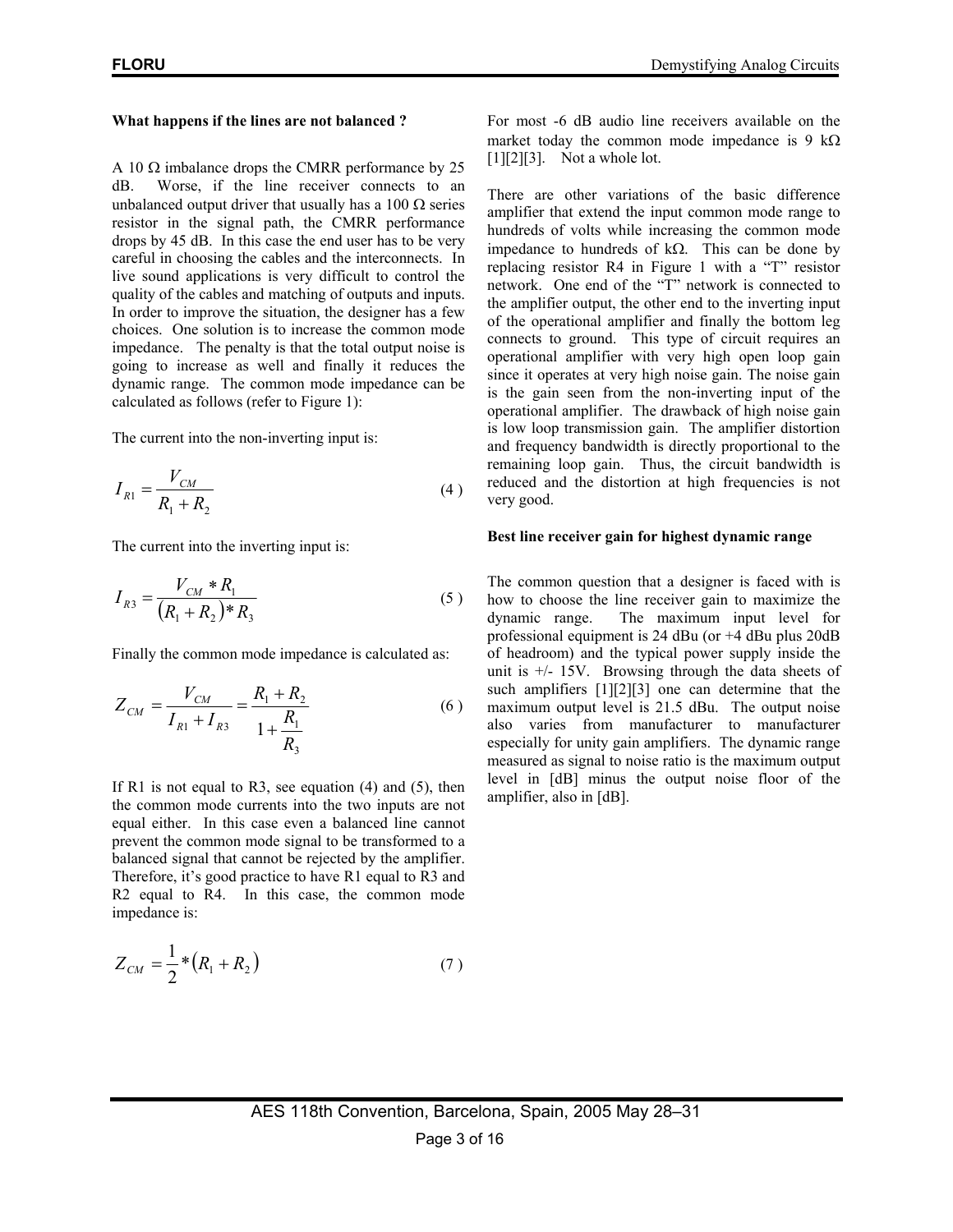| Line             | Manufacturer 1 |             |          |  |
|------------------|----------------|-------------|----------|--|
| Receiver         | Max            | Noise floor | Dynamic  |  |
| Gain             | output         |             | range    |  |
| $0$ dB           | 21.5 dBu       | $-103$ dBu  | 124.5 dB |  |
| $-3$ dB          | 21.0 dBu       | $-105$ dBu  | 126.0 dB |  |
| $-6 dB$          | 18.0 dBu       | $-106$ dBu  | 124.0 dB |  |
|                  | Manufacturer 2 |             |          |  |
| 0 <sub>d</sub> B | 21.5 dBu       | $-100$ dBu  | 121.5 dB |  |
| $-3$ dB          | N/A            | N/A         | N/A      |  |
| $-6 dB$          | 18.0 dBu       | $-106$ dBu  | 124.0 dB |  |

Table 1 Dynamic range vs. line receiver gain for typical  $+/- 15V$  power supply and  $+24$  dBu maximum input level.

The table above shows the maximum signal to noise dynamic range for two Integrated Circuit (IC) manufacturers and different gains. The best dynamic range is highlighted in bold face. Interestingly enough, the designer can increase the dynamic range by almost 2 dB by using the -3 dB line receiver. Fortunately, such an amplifier is available from at least one IC manufacturer [3].

## **2.2. High CM Impedance Amplifier**

The difference amplifier presented in the previous chapter has the main disadvantage that the common mode impedance is very low and its performance quickly degrades in real life application. Users that are faced with large common mode signals use transformers to couple between signal processing units and other equipment. The transformer has extremely high common mode input impedance and offers very good common mode rejection at low frequencies. The drawback of the transformer is that the high frequencies common impedance, and therefore common mode rejection, is not as high as at low frequencies due to stray capacitances. Another issue is that the distortion at low frequencies is not that great either. The transformers usually add a "color" to the sound that it's not always desirable. Finally, transformers are bulky, heavy and the high performance ones are expensive.

The solution to afore mentioned issues came in the form of an ingenious design [4], that exploits the benefits of the bootstrap and instrumentation amplifiers, see Figure 4. It is worth mentioning that this design is protected by US Patent 5,568,561. The bootstrap is an old technique to increase the input impedance of an amplifier. The input impedance at the amplifier input is connected between the input and instead of connecting the other end to ground, it's connected to a replica of the input signal. Essentially, the bootstrap is a positive feedback system. To keep the system stable, the non-inverting amplifier that copies the input signal has to have a gain of less than one.

The basic schematic of the bootstrap circuit is shown in Figure 2.



Figure 2 Bootstrap amplifier.

The theory behind the bootstrap amplifier can be explained by determining the equivalent input impedance at the input. Summing all the currents at node Vb we have the following equation (refer to Figure 2):

$$
\frac{V_{in} - V_b}{R_a} + (V_{in} * G - V_b) * sC_b = \frac{V_b}{R_b}
$$
 (8)

Equation (8) is solved for Vb as follows:

$$
V_b = R_b * \frac{1 + sC_b R_a * G}{(R_a + R_b) + sC_b R_a R_b}
$$
(9)

Input current Iin is calculated from the following equation:

$$
I_{in} = \frac{V_{in} - V_b}{R_a} \tag{10}
$$

Finally, the input impedance is calculated by dividing the input voltage, Vin, to the input current, Iin, as follows: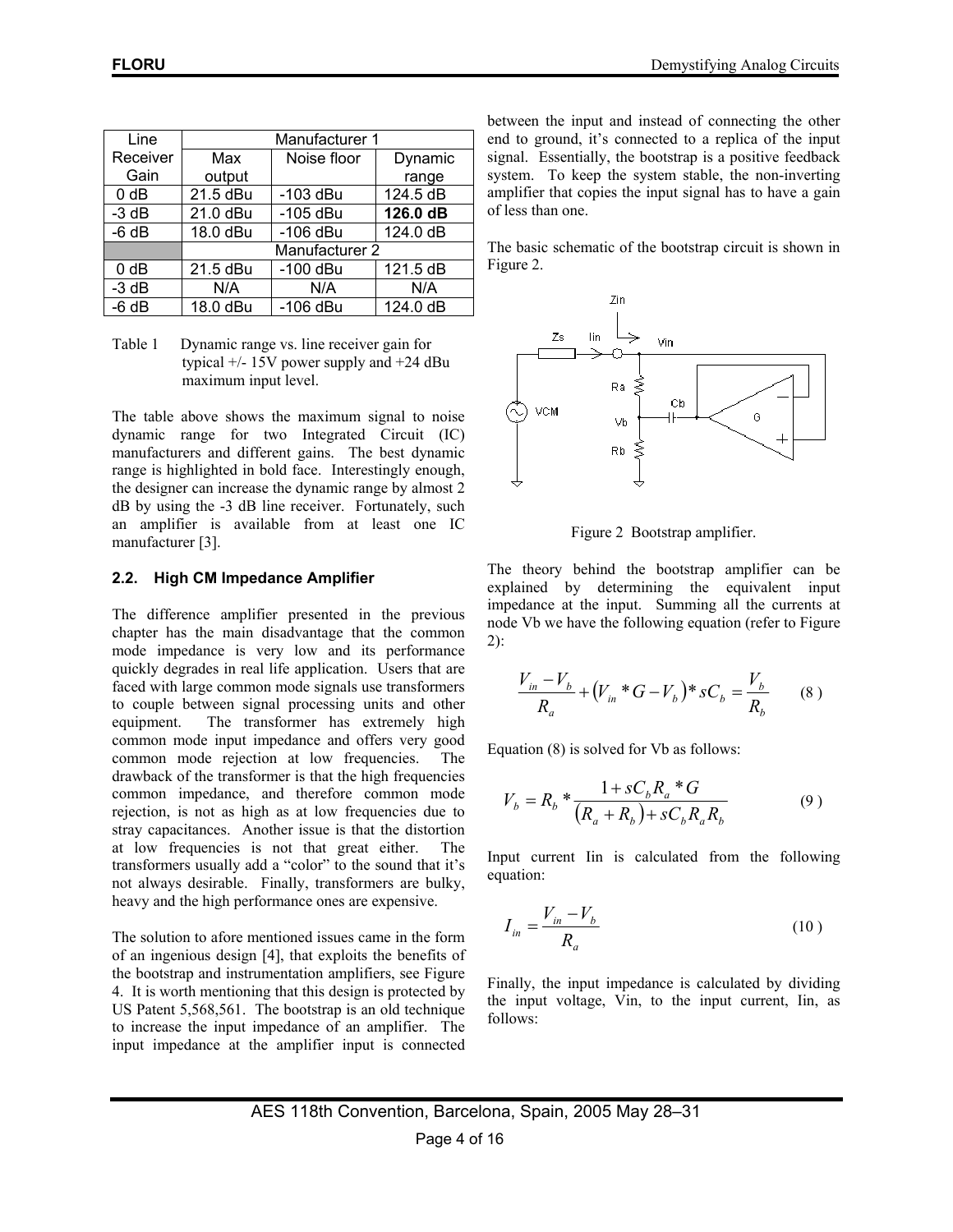$$
Z_{in} = \frac{V_{in}}{I_{in}} = (R_a + R_b)^* \frac{1 + sC_b \frac{R_a R_b}{R_a + R_b}}{1 + sC_b R_b * (1 - G)} (11)
$$

The input impedance is the sum of the two input resistors multiplied by a frequency dependent factor. The frequency dependent factor has a zero and a pole in the transfer function. Since (1-G) is very small, the zero frequency is lower than the pole. Please note that if the gain of the amplifier is considered unity,  $G = 1$ , then the input impedance transfer function has only one zero, which means that the input impedance rises with frequency without limit. This is not a realistic assumption. Although the gain of the amplifier is very close to unity, e.g.,  $G = 0.999$ , it is important to consider it.



Figure 3 Input impedance of bootstrapped amplifier vs. frequency.

The zero and pole frequencies can be extracted from equation (11) as follows:

$$
f_z = \frac{1}{2\pi \cdot C_b \frac{R_a R_b}{R_a + R_b}}
$$
  

$$
f_p = \frac{1}{2\pi \cdot C_b R_b \cdot (1 - G)}
$$
 (12)

The minimum and maximum input impedance can be extracted from equation (11) at zero and infinite frequencies.

π

$$
Z_{in}|_{f=0} = R_a + R_b
$$
  

$$
Z_{in}|_{f=\infty} = \frac{R_a}{1 - G}
$$
 (13)

For a set of typical resistor, capacitor and amplifier values, such as,  $Ra = 12 k\Omega$ ,  $Rb = 24 k\Omega$ ,  $Cb = 220 \mu F$ and  $G = 0.999$  we get the following zero, pole and impedances:

$$
f_z = 0.09Hz
$$
  
\n
$$
f_p = 30Hz
$$
  
\n
$$
Z_{in}|_{f=0} = 36k\Omega
$$
  
\n
$$
Z_{in}|_{f=\infty} = 12M\Omega
$$
\n(14)

One concern with the bootstrap technique is that if a capacitive source impedance is connected to the input, then the common mode transfer function could peak resulting in gain at the resonant frequency. This behavior can void the advantages of the bootstrap reducing the common mode rejection at the peaking frequency. It will be shown that by ignoring the actual closed loop gain, which is less than one, of the bootstrap amplifier, the results are not correct and that there is a tremendous difference between the ideal model and a more realistic amplifier gain closer to unity.

Let's assume that the source impedance Zs in Figure 2 is of capacitive nature. In this case:

$$
Z_s = \frac{1}{sC_s} \tag{15}
$$

The transfer function can be calculated as follows:

$$
H(s) = \frac{V_{in}}{V_{CM}} = \frac{Z_{in}}{Z_{in} + Z_s}
$$
 (16)

Combining equations (11), (15) and (16) we can calculate the transfer function as:

$$
H(s) = \frac{\alpha * s \frac{\omega_{CM}}{Q} + s^2}{\omega_{CM}^2 + s \frac{\omega_{CM}}{Q} + s^2}
$$
(17)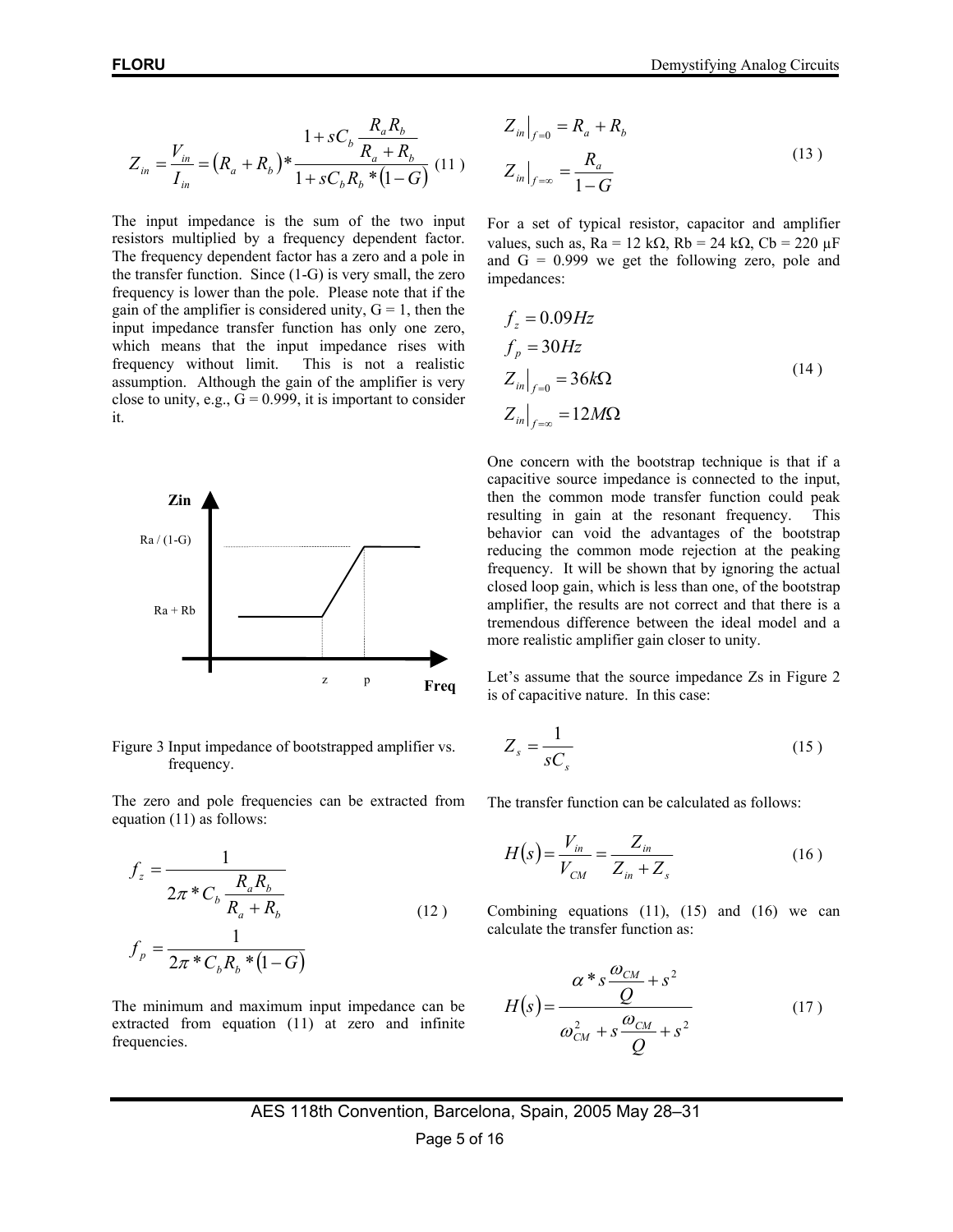In equation (17) we have the following definitions:

The common mode resonant frequency  $\omega_{CM}$  is defined as:

$$
\omega_{CM} = \frac{1}{\sqrt{C_s C_b R_a R_b}}
$$
(18)

The "Q" factor is defined as:

$$
Q = \frac{\sqrt{R_a R_b} * \sqrt{\frac{C_b}{C_s}}}{(R_a + R_b) * \left[1 + \frac{C_b}{C_s} * \frac{R_b * (1 - G)}{R_a + R_b}\right]} \quad (19)
$$

The  $\alpha$  factor is defined as follows:

$$
\alpha = \frac{1}{1 + \frac{C_b}{C_s} * \frac{R_b * (1 - G)}{R_a + R_b}}
$$
(20)

The common mode transfer function with a capacitor connected at the input is a combination of a band pass and a second order high pass filters. The  $\alpha$  factor is the gain (or loss) of the band pass filter due to the finite closed loop gain of the common mode amplifier. Please note that an ideal closed loop gain of one makes  $\alpha = 1$ .

From equation (17) we can calculate the transfer function value at the resonant frequency  $\omega_{CM}$ .

$$
s = j\omega_{CM}
$$
  
 
$$
H(j\omega_{CM}) = \alpha + jQ
$$
 (21)

and the absolute value of the transfer function is:

$$
|H(j\omega_{CM})| = \sqrt{\alpha^2 + Q^2}
$$
 (22)

Equation (22) is evaluated for peaking at the resonant frequency. The transfer function is tested if it can be less than one.

$$
|H(j\omega_{CM})| \le 1
$$
  
\n
$$
\alpha^2 + Q^2 \le 1
$$
\n(23)

Equations (19) and (20) are substituted in (23). Then the equation is rearranged to solve for the capacitor ratio Cb / Cs as follows:

$$
\frac{C_b}{C_s} \ge \frac{R_a - 2 \cdot (1 - G) \cdot (R_a + R_b)}{R_b \cdot (1 - G)^2}
$$
\n(24)

Term (1-G) is of the order of 0.001 or smaller, and resistors Ra, Rb are close in value. Thus, equation (24) can be simplified as follows:

$$
\frac{C_b}{C_s} \ge \frac{R_a}{R_b * (1 - G)^2} \tag{25}
$$

Note that if the common mode amplifier is considered ideal with a gain of one, then the right hand term in equation (25) is infinite. This means that the common mode transfer function is always going to peak at the resonant frequency  $\omega_{CM}$ . However, in the real model of the common mode amplifier there is a finite ratio of capacitors for which the common mode transfer function does not peak.

One possible case is if the input of the bootstrapped amplifier is left open and the input connector has a capacitor connected to ground as an Radio Frequency (RF) filter. Usually these capacitors are in the order 100 pF. Considering the typical values exemplified above in the text, to avoid peaking the capacitor ratio has to be greater than:

$$
\frac{C_b}{C_s} \ge \frac{12k\Omega}{24k\Omega^* (1 - 0.999)^2} = 0.5*10^6 \qquad (26)
$$

Typically Cs is 100 pF, which means that Cb has to be greater than 50  $\mu$ F. The recommended value for Cb is  $220 \mu$ F, therefore there is no danger of peaking. This is especially important since the common mode resonant frequency is in the range of interest. The resonant frequency can be calculated from equation (18) as follows: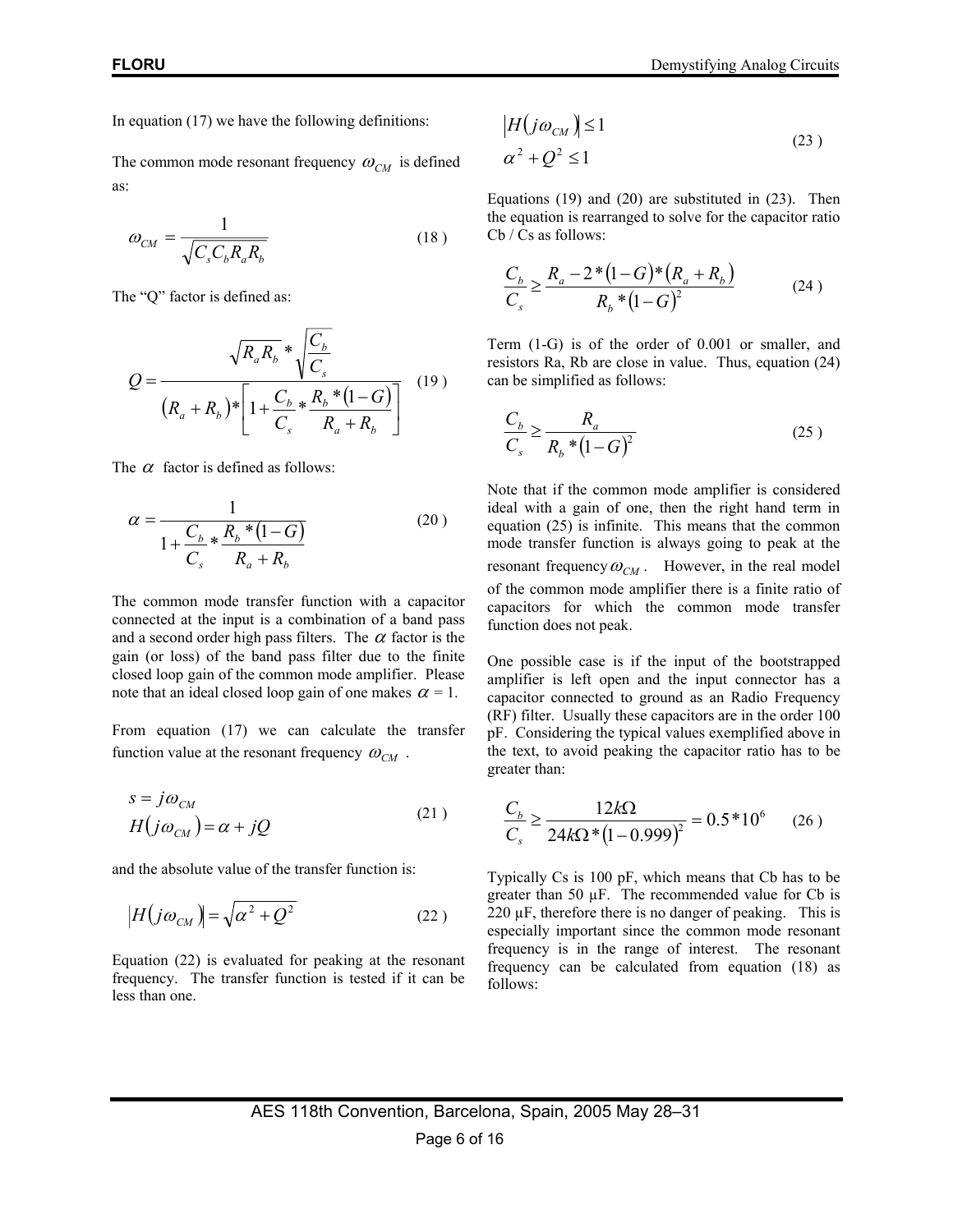$$
f_{CM} = \frac{1}{2\pi \sqrt[4]{C_s C_b R_a R_b}}
$$
 (27)

Using the same values exemplified in the text the resonant frequency is 63 Hz.

The table below shows the error in the common mode transfer function between the ideal model, where the common mode amplifier gain is one, and the more realistic model, where the common mode amplifier gain is less then one. The error is computed at the resonant frequency of the common mode amplifier. The numbers in the table below were calculated using formulae  $(19)$ ,  $(20)$ ,  $(23)$  and  $(27)$ . The component values are Cb = 220  $\mu$ F, Cs = 100 pF, Ra = 12 kΩ and  $Rb = 24 k\Omega$ .

| Parameter           | <b>Ideal CM</b> | Real CM        |  |
|---------------------|-----------------|----------------|--|
|                     | loop gain       | loop gain      |  |
|                     | $G = 1$         | $G = 0.999$    |  |
| $f_{CM}$            | 63 Hz           | 63 Hz          |  |
| $\alpha$            |                 | $6.81*10^{-4}$ |  |
| $\overline{Q}$      | 699             | 0.476          |  |
| $ H(j\omega_{CM}) $ | $+57$ dB        | $-6.5dB$       |  |

Table 2 Absolute value of CM transfer function calculated using two models for the common mode amplifier. See text for component values.

Table 2 shows that ignoring one thousandth in the amplifier gain the results at resonant frequency can differ by more than 60 dB !!!

Another possible case is when the input of the bootstrapped amplifier is "ac" coupled with a "dc" blocking capacitor. A typical value for the coupling capacitor is 10 to 22  $\mu$ F. In this case peaking is possible but the resonant frequency is 0.2 Hz or lower, well below the frequency range of interest. This low resonant frequency can generate a common mode "dc" pop that can take a few good seconds to settle. However, the difference amplifier, which follows the bootstrapped amplifier, can reject the "dc" transient, refer to Figure 4.

Another note about the stability of the common mode closed loop is that although it is positive feedback its open loop gain is always less than one, especially at low frequencies where under special circumstances peaking may occur. Also, the positive feedback is always less than the negative feedback at operational amplifiers OA1 and OA2.



Figure 4 High common mode impedance line receiver.

Figure 4 shows the entire line receiver schematic. Operational amplifiers OA1 and OA2 are the input buffers and OA4 is the common mode amplifier. OA1

and OA2 buffer both the differential and the common mode signals. The difference amplifier OA3 and the resistor network around it, R1 through R4, reject the common mode. OA4, resistors R5 and R6 extract the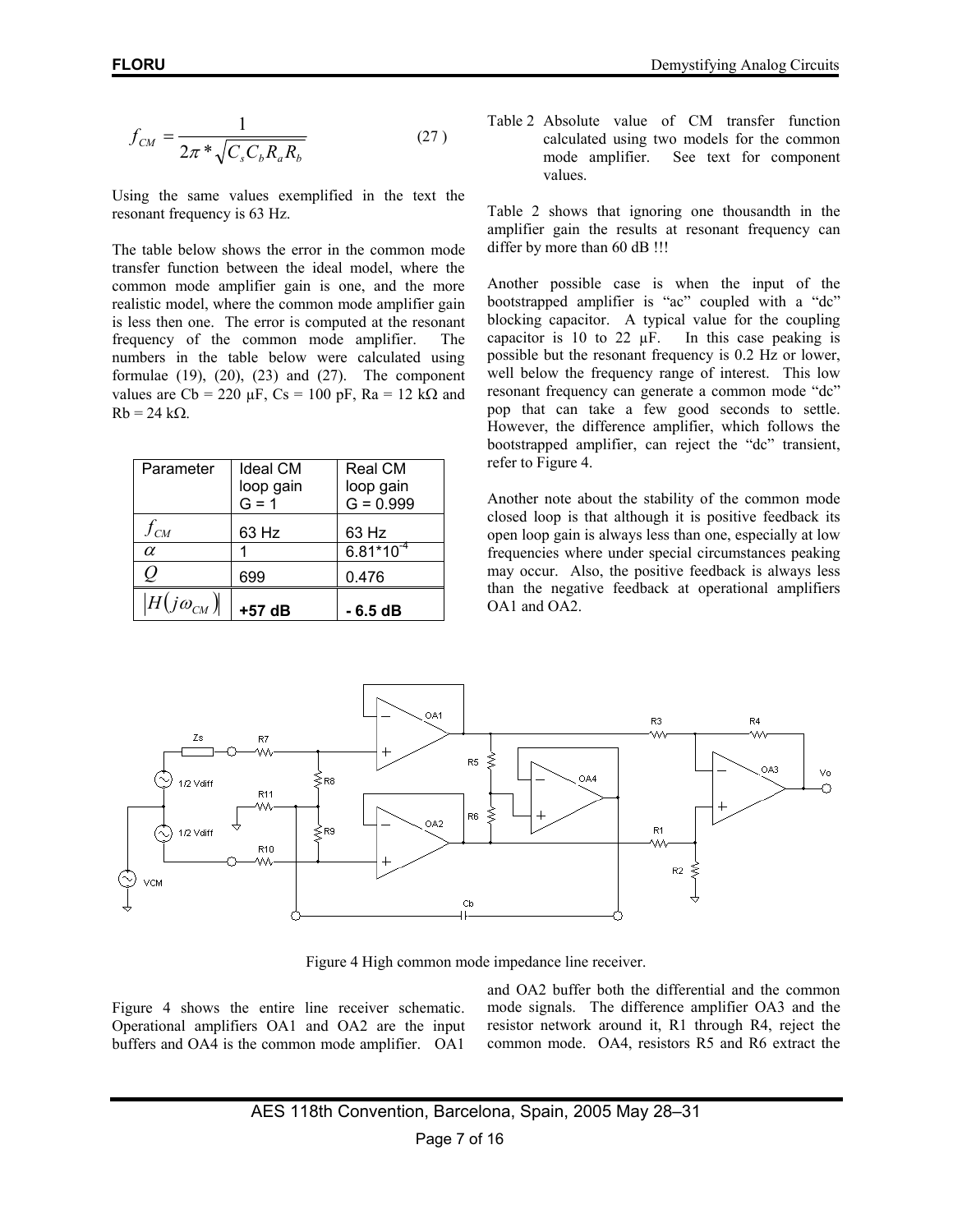common mode signal and buffer it back to the input to close the bootstrap loop.

The circuit in Figure 4, with typical values as exemplified in the text, exhibits 48 kΩ of differential impedance, while the common mode impedance is better than 10 MΩ. Practically, any impedance unbalance at the input does not alter the CMRR performance. This way, transformer-like performance is obtained while maintaining very good distortion performance at low frequencies. If circuit in Figure 4 is integrated on silicon, then the common mode rejection at high frequencies is highly improved due to tight control of stray capacitance on the die.

#### **2.3. Differential Amplifier with CM Attenuation**

Another popular line receiver is the circuit shown in Figure 5. It's a fully differential amplifier that can be followed by a difference amplifier or by an ADC [5]. Operational amplifiers OA1 and OA2 buffer the differential and reduced common voltage signals. Operational amplifier OA3 is the common mode loop servo amplifier. At a glance, this circuit might look similar to the high common mode impedance line receiver presented in the previous chapter that uses bootstrap. Some designers are tempted to believe that OA3 is a bootstrap amplifier. However, the differential amplifier in Figure 5 has a fundamentally different mode of operation.



Figure 5 Differential amplifier with CM rejection

Operational amplifier OA3 senses the output common mode voltage, buffered by OA1 and OA2, and outputs a voltage of opposite polarity to the input common mode voltage at node Vd. The voltage at node Vd is such that nodes V1 and V2 are kept as close as possible to ground when common mode signal is applied at the input. Thus, the common mode voltage is attenuated. If V1 and V2 are always kept at virtual ground for common mode signals, the common mode impedance can be easily calculated as R1 in parallel with R2. Because the voltage at node Vd is of opposite polarity to the input common mode voltage, OA3 actually decreases the common mode input impedance by a factor of  $(1 +$ (R3/R1)). This mode of operation is exactly the opposite of bootstrap. Also, it will be shown that the common mode attenuation is finite and it is dependent by the component value selection. A subsequent stage connected after this line receiver, such as a difference amplifier or an ADC, can reject the common mode voltage even more. This topology is usually recommended to drive ADC's, which have additional common mode rejection [5].

The resistor network at the input, R1, R2, R3 and R4 attenuates the differential signal as well, and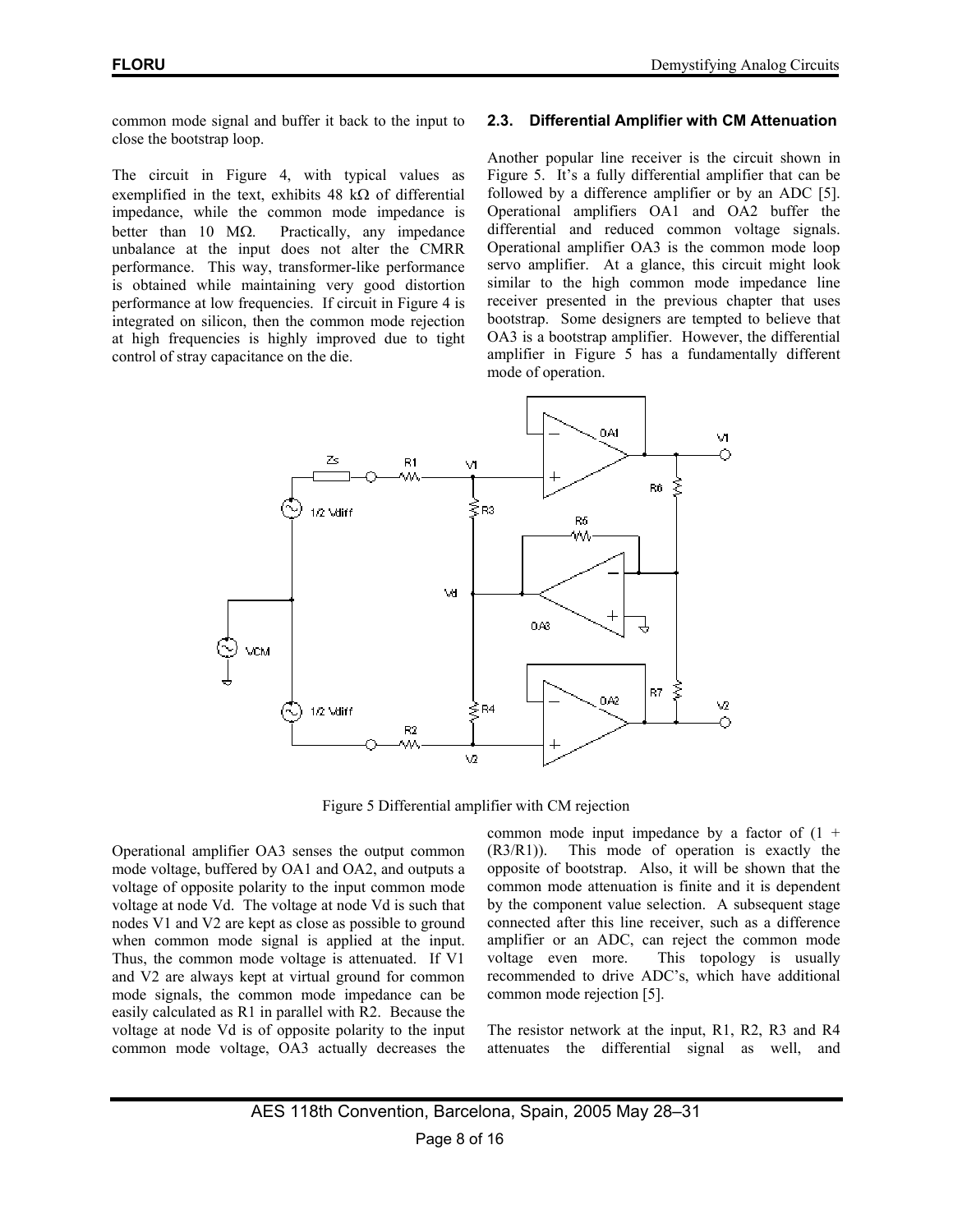configurations of -3 dB or -6 dB can be achieved. Unity gain configuration is not possible with this circuit since the common mode attenuation is dependent on resistors R1 and R2. The differential input impedance is the sum of all input resistors R1, R2, R3 and R4. Typically R1 is equal to R2 and R3 is equal to R4.

The -6 dB configuration requires that all input resistors to be equal. In order to compare it to the -6 dB difference amplifier, that has a typical 24 kΩ differential input impedance and 9 k $\Omega$  common mode input impedance, we need to set all input resistors to 6 kΩ. This way, the differential input impedance is similar. But, the common mode impedance is only 3 k $\Omega$ , about three times lower than the difference amplifier.

The common mode attenuation can be calculated by writing the following set of equations (refer to Figure 5):

$$
V_1 = (V_{CM} - V_d) * \frac{R_3}{R_1 + R_3} + V_d
$$
  
\n
$$
V_d = -V_1 * \frac{R_5}{R_6}
$$
\n(28)

The set of equations in (28) can be solved for V1 as follows:

$$
V_1 = \frac{V_{CM}}{1 + \frac{R_1}{R_3} * \left(1 + \frac{R_5}{R_6}\right)}
$$
(29)

Finally, assuming that the differential amplifier is symmetric, the CMRR is calculated as the ratio of the differential gain divided to the common mode gain as follows:

$$
CMRR = \frac{\left(\frac{V_1 - V_2}{V_{diff}}\right)}{\left(\frac{V_1}{V_{CM}}\right)}
$$
\n(30)

The differential gain is the attenuation of the input resistor network,  $R3 / (R1 + R3)$ . Substituting equation (29) in (30) we can calculate the common mode rejection as follows

$$
CMRR = 1 + \frac{\frac{R_5}{R_6}}{1 + \frac{R_3}{R_1}}
$$
 (31)

Since R1 and R3 are close in value, the common mode rejection relies on the ratio of R5 to R6, which is half the closed loop gain of operational amplifier OA3. In order to get decent CMRR, this gain has to be at least 40 dB. As explained in a previous paragraph, the available loop gain of OA3 is reduced by its closed loop gain increasing distortion and reducing the bandwidth. The distortion is not really an issue here but the bandwidth could be. Operational amplifier OA3 requires very high open loop gain. Let's say we chose an operational amplifier with an open loop gain of 80 dB and the ratio of R5 / R6 is set for 60 dB gain. If  $R6 = R7$ , in Figure 5, the closed loop gain of OA3 is  $2 * (R5 / R6)$ , in this case 66 dB. The available loop gain is only 14 dB. Typically the dominant pole in the open loop transfer function is less than 10 Hz. This choice of operational amplifier yields a usable bandwidth of only 50 Hz. An operational amplifier with an open loop gain of 100 dB can increase the bandwidth to approximately 500 Hz.

The topology presented here is a typical circuit that works great in the designer's notebook, pretty well in the engineering lab under controlled environment and poorly in real life applications. The first major issue is the very low common mode impedance. A 100  $\Omega$ unbalance at the input, assuming ideally matched components in the circuit, drops the common mode rejection to only 35 dB. The second major issue is that the common mode rejection is dependent on the matching of the input resistor network, R1 through R4. The only solution to get matched resistors is to make an integrated circuit that incorporates the resistors and the operational amplifiers. As of today there is no such integrated circuit available. Even if there would be an integrated circuit solution, the common mode attenuation is proportional to the closed loop gain of OA3. The bandwidth of the common mode servo loop is also limited which makes this circuit not suitable for rejecting high frequency common mode signals.

#### **2.4. Summary of line receivers**

The difference and the high common mode input impedance amplifiers were presented with differential input and single ended output. However, they can be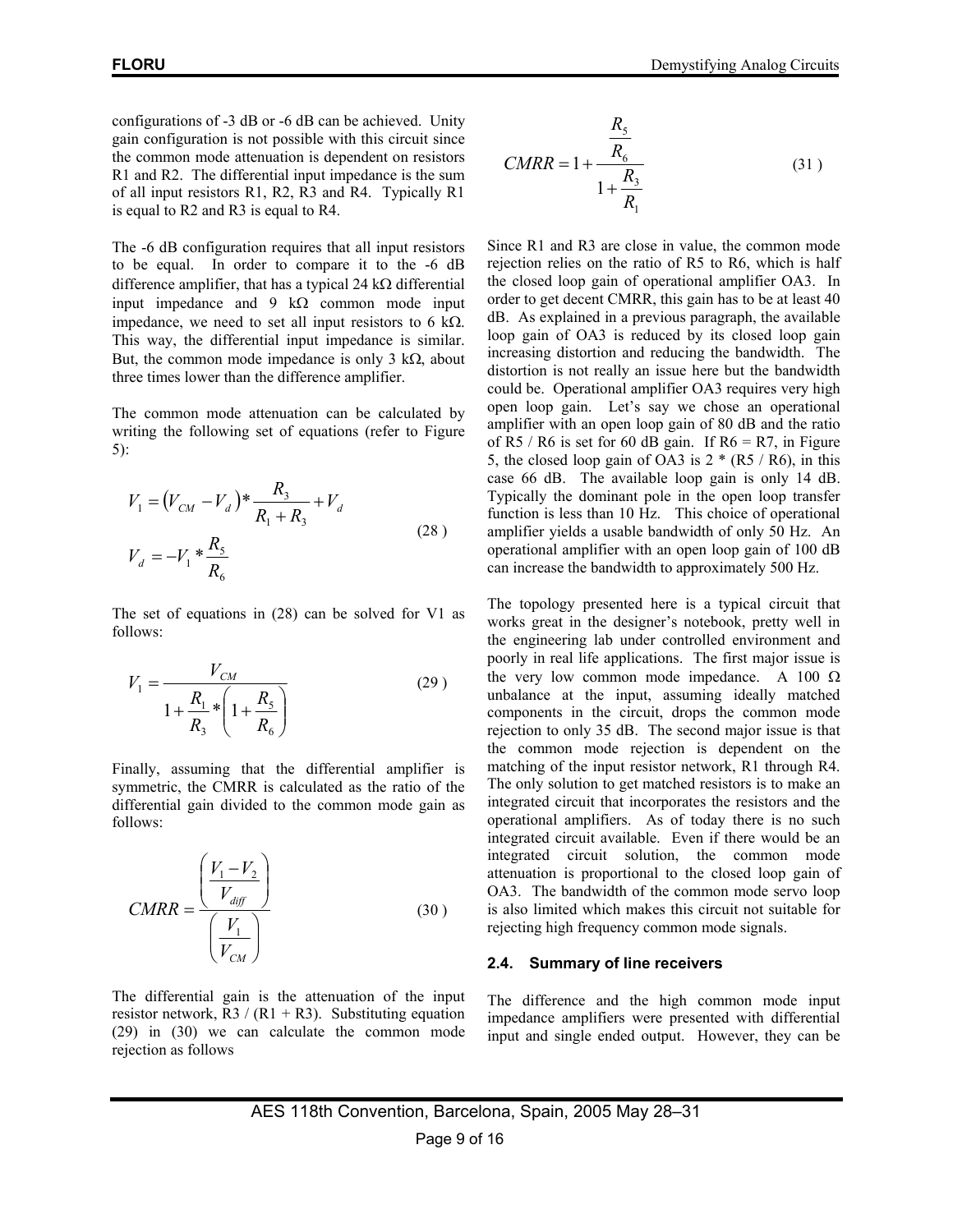configured for differential output as well to drive the input of an ADC [12]. The table below shows typical performance of line receivers presented in the paper.

| Parameter          | <b>Difference</b><br>amplifier | High CM<br>impedance<br>amplifier | <b>Differential</b><br>amplifier<br>with CM<br>rejection |
|--------------------|--------------------------------|-----------------------------------|----------------------------------------------------------|
| Differential       | 24 kQ                          | 48 k $\Omega$                     | 24 k $\Omega$                                            |
| Input<br>Impedance | to<br>50 k $\Omega$            |                                   | to                                                       |
|                    |                                |                                   | 50 k $\Omega$                                            |
| Common             | 9 k.O                          | 10 M $\Omega$                     | $3 \text{ k}\Omega$                                      |
| Mode Input         | to                             |                                   | to                                                       |
| Impedance          | $25 k\Omega$                   |                                   | 6 k $\Omega$                                             |
| Ideal              | 90 dB                          | 90 dB                             | 40dB                                                     |
| <b>CMRR</b>        |                                |                                   | t٥                                                       |
|                    |                                |                                   | 60 dB                                                    |
| <b>CMRR</b> with   | 45 dB                          | 90 dB                             | 35 dB                                                    |
| an 100 $\Omega$    | to                             |                                   |                                                          |
| unbalance          | 54 dB                          |                                   |                                                          |
| at the input       |                                |                                   |                                                          |

Table 3 Typical common mode performance of line receivers presented in the paper

# **3. ADC DRIVER CIRCUIT**

A typical ADC application circuit requires a filter capacitor connected between the inputs of the converter. The typical value of this capacitor is 2.7 nF [6][7][8], which means that in the case of a differential input each side has to drive the equivalent of 5.4 nF. Also, most of the ADC's have low power supplies voltages, usually +5V and ground or +/- 5V (older models). Audio ADC's have CMOS switches at the very input that work at relatively high frequencies. The switching current in the stray CMOS capacitor is in the order of milliamps at megahertz switching speeds. All of the above set the ADC driver requirements as follows:

- Driver has to attenuate professional line levels to ADC's limited input range, typically from about 20 Vrms down to about 2 Vrms.
- Driver has to drive a significant capacitive load, at least 5.4 nF.
- Driver should be able to absorb high frequency current spikes.

• Driver should have very low output impedance in order to maintain the ADC distortion at a minimum.

This paper addresses the requirement of driving capacitive loads and explains a widely used driver circuit with design guidelines for component values.

The circuit in Figure 6 shows an ideal operational amplifier, OA1, which is driving a capacitive load, CL. The open loop gain of the operational amplifier is A(s). The resistance in series with the output,  $r_0$ , models the output resistance of the amplifier. At low frequencies this resistance is very small and it doesn't matter. However, at higher frequencies where the loop gain of the operational amplifier is lower, the output impedance starts to rise and it adds yet another pole in the negative feedback of the amplifier. The gain of the circuit in Figure 6 is set by the feedback network beta  $(\beta)$ . The theory remains the same for any gain, the loop gain decreases even more if there is less negative feedback.



#### Figure 6 Typical operational amplifier driving a capacitive load

The next figure, Figure 7, shows the relationship between the open loop gain, closed loop gain and loop gain (also known as loop transmission). If low closed loop gains are used then there is plenty of loop gain.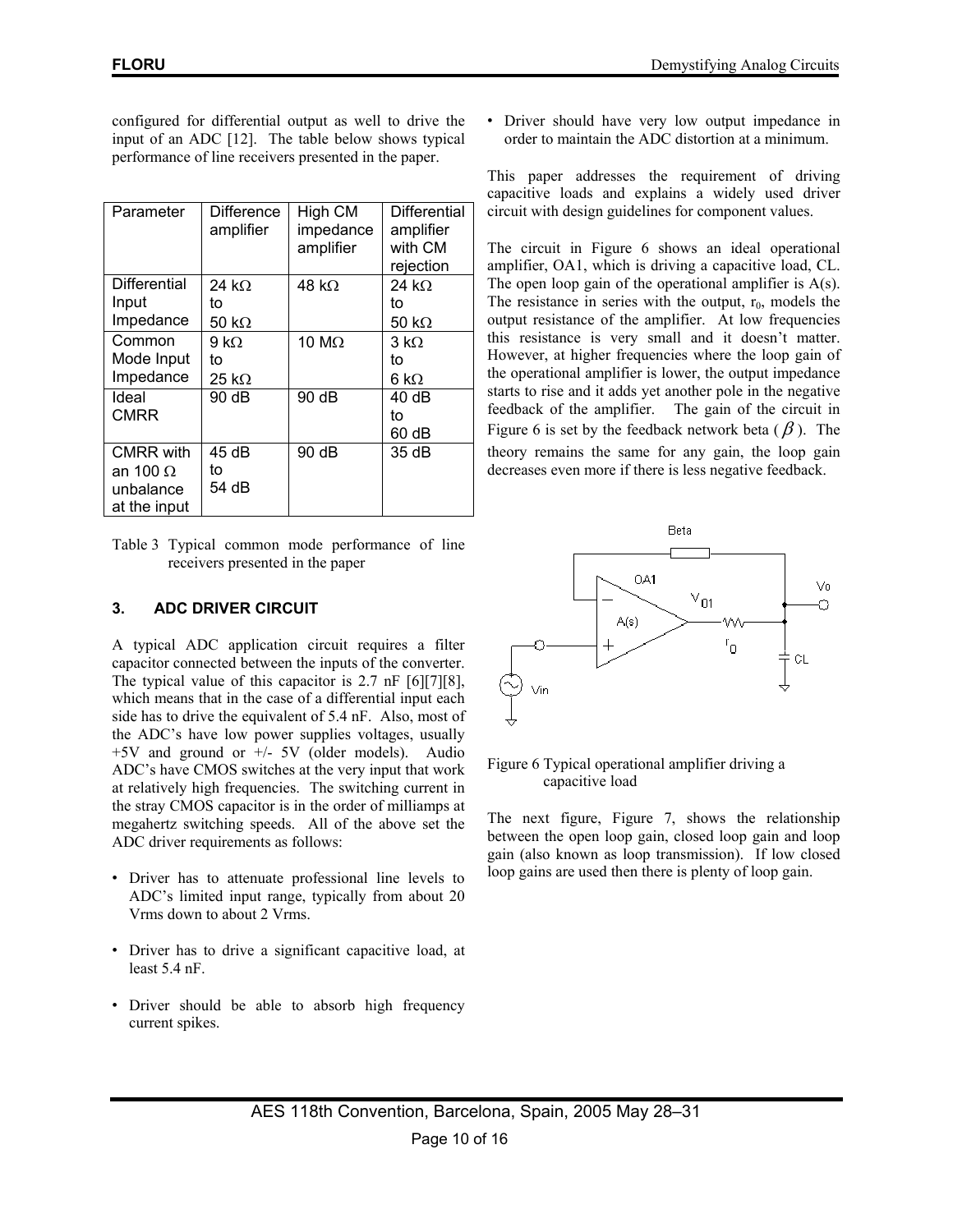

Figure 7 Operational amplifier open loop gain, closed loop gain and loop transmission

The stability of the operational amplifier can be studied by analyzing the characteristics of the loop transmission. The relationship between all the gains in Figure 7 is shown in the following equation [9]:

$$
G(s) = \frac{A(s)}{1 + \beta * A(s)}
$$
  
\n
$$
LT(s) = \beta * A(s)
$$
\n(32)

The loop transmission is the product  $\beta^* A(s)$ .  $\beta$  is the feedback factor that sets the closed loop gain. For unity gain  $\beta = 1$ . The open loop gain function, A(s), is modeled by a one-pole transfer function as shown in the next equation [9]:

$$
A(s) = \frac{A_0}{1 + \frac{s}{p_0}}
$$
 (33)

Replacing  $A(s)$  as shown in equation (33) in equation (32), the closed loop gain becomes:

$$
G(s) = \frac{A_0}{1 + \beta * A_0} * \frac{1}{1 + \frac{s}{p_0 * (1 + \beta * A_0)}} \tag{34}
$$

The closed loop gain bandwidth is the open loop pole multiplied by the factor  $(1 + \beta * A_0)$ . The higher the open loop gain the higher the closed loop bandwidth, and the higher the closed loop gain the lower the closed loop bandwidth.



Figure 8 Operational amplifier loop transmission gain and phase

Figure 8 shows the loop transmission gain and phase. When the phase reaches -180 deg, the overall feedback becomes positive and the operational amplifier oscillates. As a rule of thumb, the phase should be greater than -135 deg, ideal -90 deg [10].

#### **The problem: driving capacitive loads**

With the above notes in mind we'll proceed to compute the effect of the load capacitor, CL, on the loop transmission of the operational amplifier. In order to simplify the equations we set  $\beta = 1$ . From Figure 6 we can determine the following equations:

$$
V_{01} = (V_{in} - V_0)^* A(s)
$$
  

$$
V_0 = \frac{V_{01}}{1 + sr_0 C_L}
$$
 (35)

Solving the above equations, we can determine the closed loop gain as follows: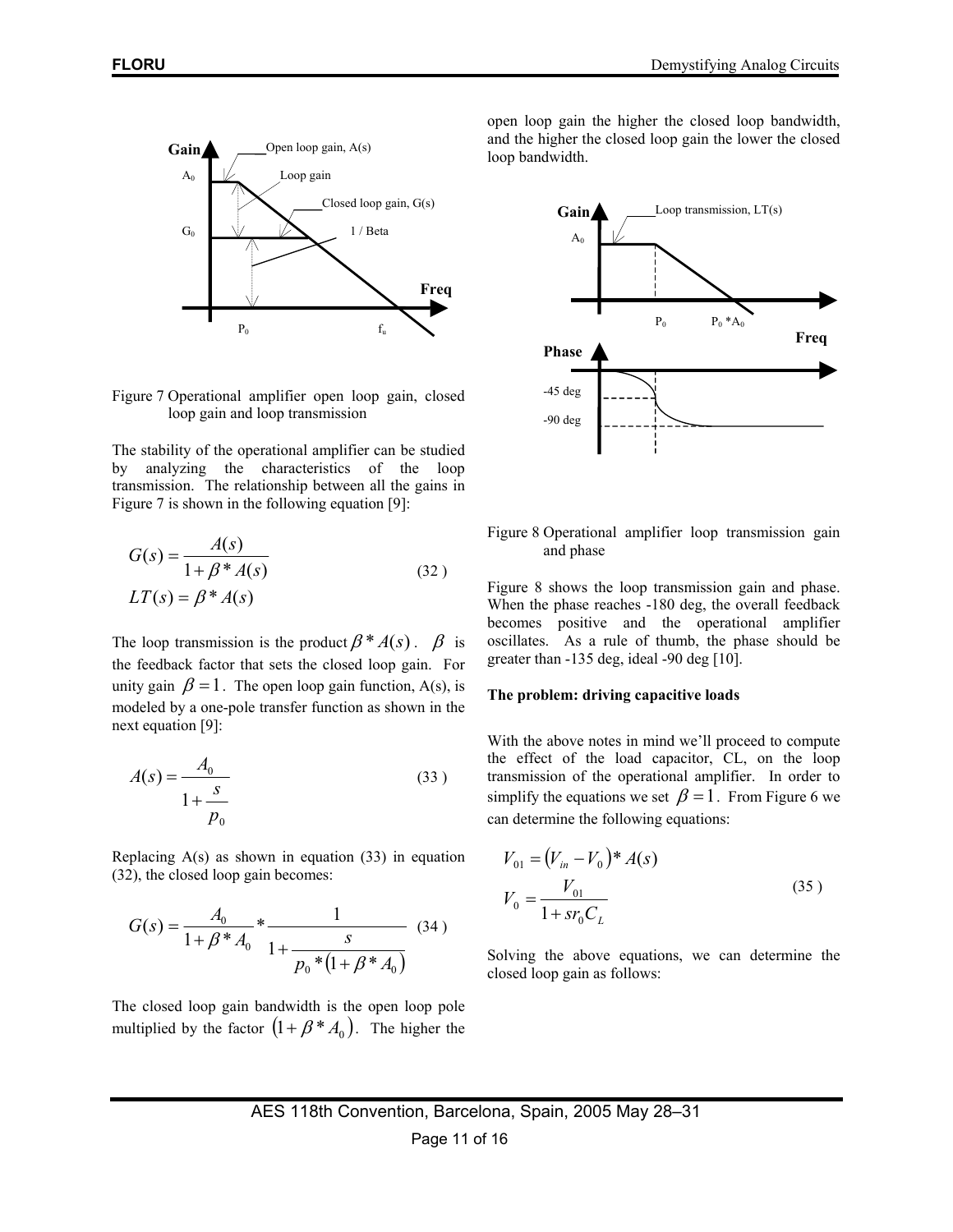$$
G(s) = \frac{V_0}{V_{in}} = \frac{\frac{A(s)}{1 + s r_0 C_L}}{1 + \frac{A(s)}{1 + s r_0 C_L}}
$$
(36)

We make the following notation:

$$
p_{CL} = \frac{1}{r_0 C_L} \tag{37}
$$

Substituting (33) and (37) in (36), the loop transmission can be calculated as follows:

$$
LT(s) = \frac{A_0}{\left(1 + \frac{s}{p_0}\right) * \left(1 + \frac{s}{p_{CL}}\right)}
$$
(38)

Note that the load capacitor and the output series resistance form an additional pole in the frequency response. The absolute value of the loop transmission can be calculated from (38) as follows:

$$
|LT(j\omega)| = \frac{A_0}{\sqrt{1 + \frac{\omega^4}{(p_0 p_{CL})^2} + \omega^2 * \left(\frac{1}{p_0^2} + \frac{1}{p_{CL}^2}\right)}}
$$
(39)

Equation (39) can be solved for  $|LT(j\omega)| = 1$  and the frequency at which the loop transmission gain drops to one can be found as follows:

$$
\omega_{LTu} = \sqrt{p_0 p_{CL} A_0}
$$
 (40)

The location of  $\omega_{LTu}$  is not very well determined. It could be between the two poles  $p_0 < \omega_{LT_u} < p_{CL}$  or it could be greater than the second pole  $p_0 < p_{CL} < \omega_{LTu}$  . The location of the unity frequency is important in determining the stability of the operational amplifier. We need to look at the phase of the loop transmission. The phase can be determined from equation (38) as follows:

$$
\varphi = tg^{-1} \left( -\frac{\omega \left( \frac{1}{p_0} + \frac{1}{p_{CL}} \right)}{1 - \frac{\omega^2}{p_0 p_{CL}}} \right) \tag{41}
$$

If we assume that:

$$
p_{0} \ll p_{CL} \tag{42}
$$

then, at frequency  $\omega = p_0$  the phase is:

$$
\varphi = tg^{-1}(-1) = -45 \deg \tag{43}
$$

The phase margin at the loop transmission unity gain frequency can be calculated by substituting equation (40) in equation (41) and considering equation (42).

$$
\varphi = t g^{-1} \left( \sqrt{\frac{p_{CL}}{p_0 A_0}} \right) \tag{44}
$$

Note that the square root term in parenthesis, in equation (44), is always positive. Since the phase is already below -45 deg, and because we are looking at frequencies above pole  $p_0$ , it means that the phase can be anywhere in the range of  $\varphi \in (-90 \text{ deg} \div -180 \text{ deg})$ . In other words it could be ok if it's closer to -90 deg but it could be trouble if it's closer to -180 deg. Let's take a closer look.

If the loop transmission unity gain frequency is between the poles,  $p_0 < \omega_{LTu} < p_{CL}$ , it means that the following statement is true:  $p_0 A_0 < p_{CL}$ . This can be determined from equation (40). In this case the square root term in parenthesis, in equation (44), is positive and greater than one. Therefore the phase can be in the range of  $\varphi \in (-90 \text{ deg} \div -135 \text{ deg})$ . That is good, it means that the operational amplifier is stable. In Figure 9 there is a graphical representation of the pole locations and phase with respect to loop transmission unity gain frequency.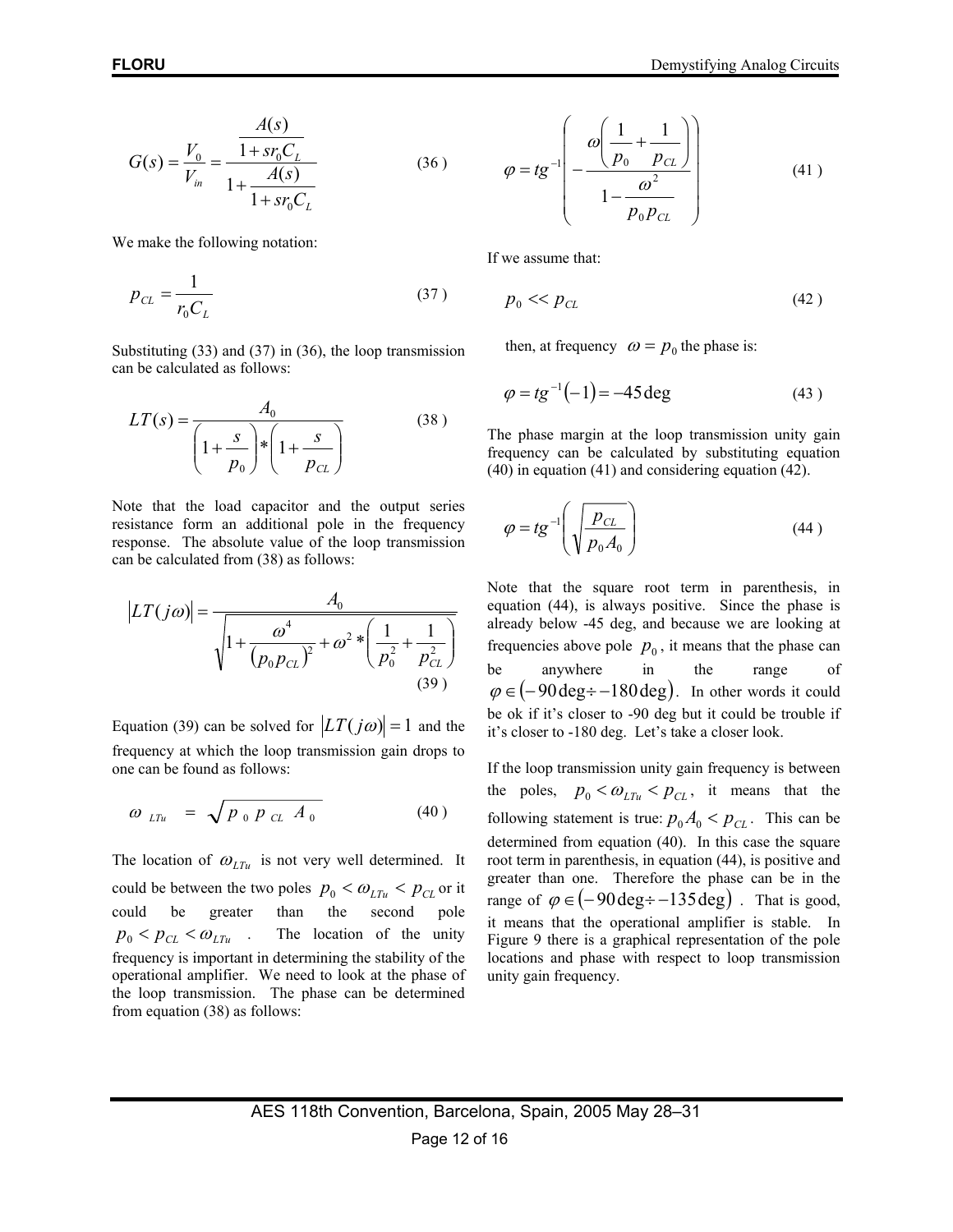

Figure 9 Operational amplifier loop transmission gain and phase for  $p_0 < \omega_{LTu} < p_{CL}$ 

If the loop transmission unity gain frequency is greater than both poles,  $p_0 \ll p_{CL} \ll \omega_{LTu}$ , it means that:  $p_0 A_0 > p_{CL}$ . Again, this can be determined from equation (40). In this case the square root term in parenthesis, in equation (44), is positive and less than one. Therefore the phase can be in the range of  $\varphi \in (-135 \text{deg} \div -180 \text{deg})$ . That is bad, it means that the operational amplifier could oscillate. In Figure 10 there is a graphical representation of the pole locations and phase with respect to loop transmission unity gain frequency.



Figure 10 Operational amplifier loop transmission gain and phase for  $p_0 \ll p_{CL} \ll \omega_{LTu}$ 

#### **The solution to driving large capacitive loads**



Figure 11 Capacitive load driver

The circuit in Figure 11 shows a clever topology that can extend the capability of a regular operational amplifier to drive larger capacitive loads. Although the circuit adds two resistors and one capacitor, the mathematical analysis is not trivial. Consequently, many designers prefer to copy an existing design that has being proved to be stable for a specific configuration.

A simple analysis of the circuit shows that the addition of capacitor C from the output to the inverting input counteracts the phase shift due to capacitive load CL.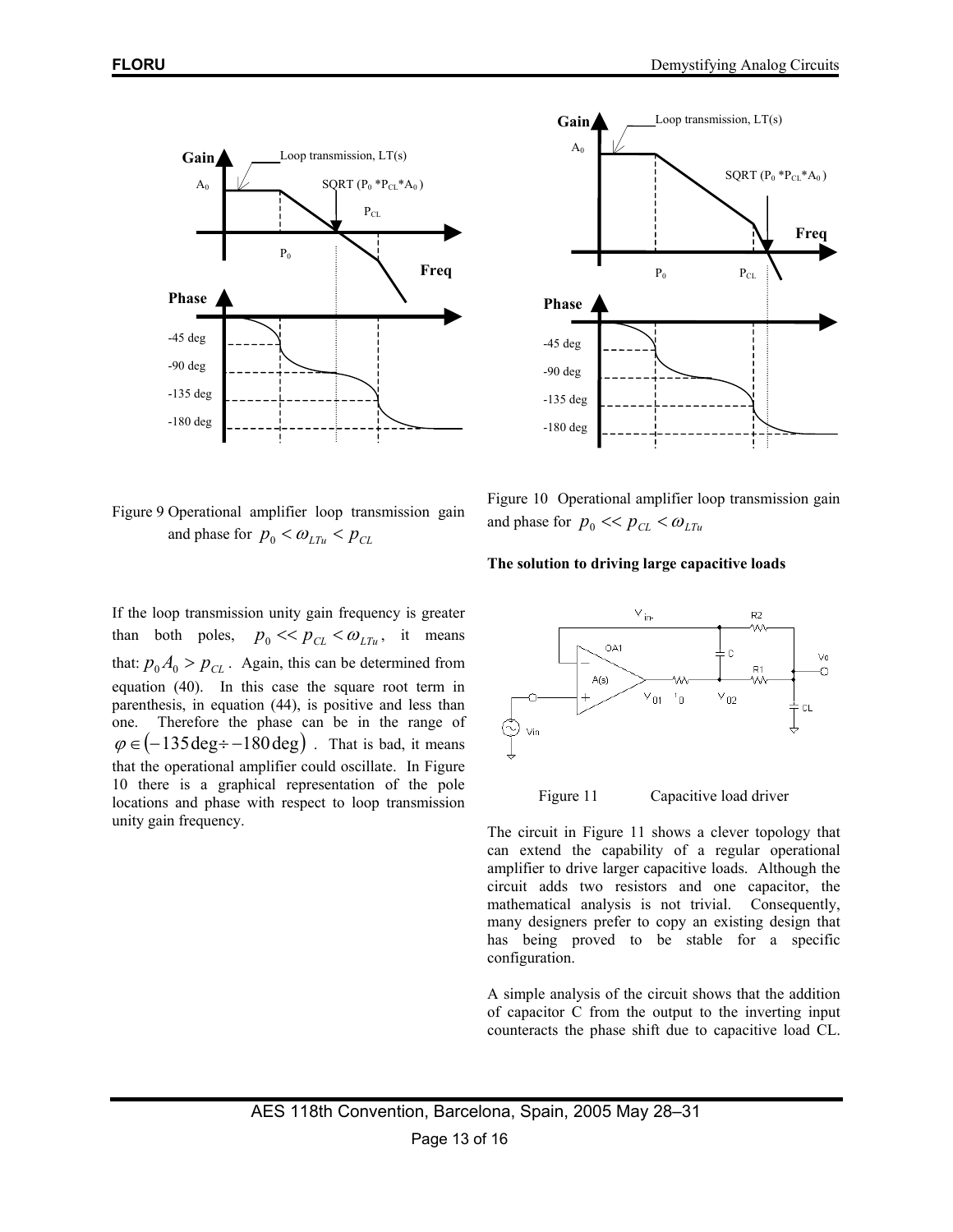In other words, the pole due to capacitor CL is annihilated by the zero introduced by the capacitor C.

In order to determine the transfer function of this circuit we can write the following equations:

$$
V_{01} = (V_{in} - V_{in-})^* A(s)
$$
 (45)

$$
\frac{V_{01} - V_{02}}{r_0} = \frac{V_{02} - V_0}{R_1} + (V_{02} - V_{in-}) \cdot SC \qquad (46)
$$

$$
(V_{02} - V_{in-}) * sC = \frac{V_{in-} - V_0}{R_2}
$$
 (47)

$$
V_0 * sC_L = \frac{V_{02} - V_0}{R_1} + \frac{V_{in} - V_0}{R_2}
$$
 (48)

The set of above four equations, (45) through (48) can be solved to extract the ratio  $\frac{V_0}{V_{in}}$ , which represents the transfer function. The transfer function is shown in the following equation:  $\alpha * \alpha$ 

$$
\frac{V_0}{V_{in}}(s) = \frac{A(s)^* \frac{1+sC^*(R_1+R_2)}{(1+sC_Lr_0)^*\left[1+sC^*(R_1+R_2)\right]+sC_LR_1*(1+sCR_2)}}{1+\left[1+\frac{s^2CC_LR_1R_2}{1+sC^*(R_1+R_2)}\right]*A(s)^*\frac{1+sC^*(R_1+R_2)}{(1+sC_Lr_0)^*\left[1+sC^*(R_1+R_2)\right]+sC_LR_1*(1+sCR_2)}}{(49)}
$$

Although equation (49) is complex one interesting feature can be extracted that might help understand how this circuit works. If the capacitive load is very small, for instance  $CL = 0$ , the entire equation becomes equal to equation (32), which is the basic transfer function of a non-inverting unity gain buffer. In this case, capacitor C and the additional resistors R1 and R2 are totally transparent. This means that the contribution of C, R1 and R2 is only activated by the presence of the load capacitor CL.

Comparing equation (32) and (49) we can extract a few components:

The feedback factor  $\beta$  :

$$
\[1 + \frac{s^2 C C_L R_1 R_2}{1 + s C^* (R_1 + R_2)}\]
$$
(50)

Open loop gain:

$$
A(s)^{*} \frac{1 + sC^{*}(R_1 + R_2)}{(1 + sC_{L}r_0)^{*}[1 + sC^{*}(R_1 + R_2)] + sC_{L}R_1^{*}(1 + sCR_2)}
$$
(51)

The loop transmission equation is computed by multiplying equations (50) and (51). Rearranging terms we have the following equation:

$$
LT(s) = A(s) * \frac{1 + sC*(R_1 + R_2) + s^2 CC_L R_1 R_2}{1 + sC*(R_1 + R_2) * \left(1 + \frac{C_L}{C} * \frac{r_0 + R_1}{R_1 + R_2}\right) + s^2 CC_L R_1 R_2 * \left(1 + r_0 * \frac{R_1 + R_2}{R_1 R_2}\right)}
$$
(52)

If we ignore for the moment the output resistance of the operational amplifier,  $r_0 = 0$ , the loop transmission becomes: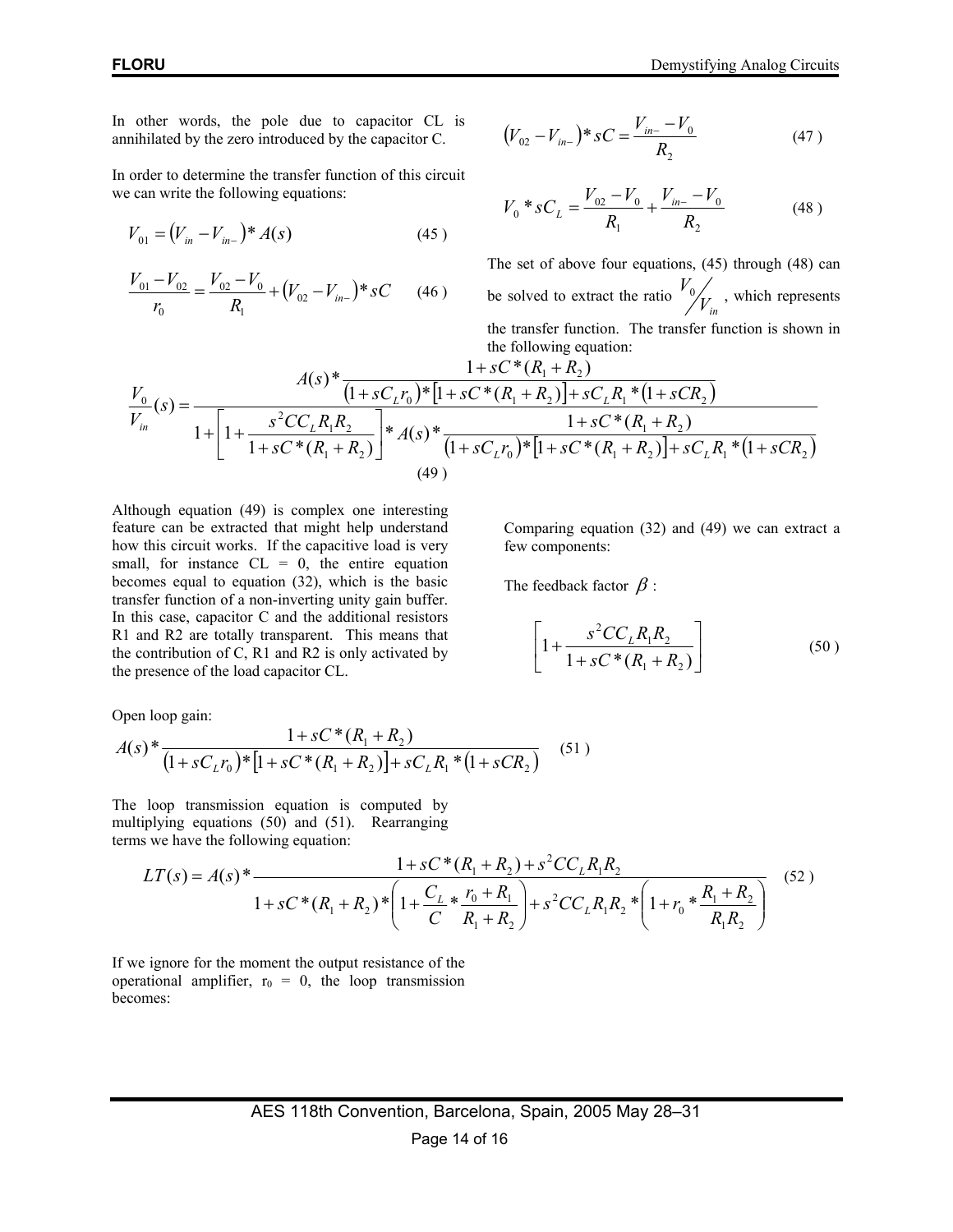$$
LT(s) = A(s) * \frac{1 + sC*(R_1 + R_2) + s^2 CC_L R_1 R_2}{1 + sC*(R_1 + R_2) * \left(1 + \frac{C_L}{C} * \frac{R_1}{R_1 + R_2}\right) + s^2 CC_L R_1 R_2}
$$
(53)

The second term in equation (53) is the transfer function of a parametric equalizer that always introduces a notch. Equation (53) can be written again as follows:

$$
LT (s) = A(s) * \frac{\omega_1^2 + s * \frac{\omega_1}{Q} + s^2}{\omega_1^2 + s * \frac{\omega_1}{Q} * k + s^2}
$$
 (54)

where

$$
\omega_1 = \frac{1}{\sqrt{CC_L R_1 R_2}}\tag{55}
$$

$$
Q = \sqrt{\frac{C_L}{C}} * \frac{\sqrt{R_1 R_2}}{R_1 + R_2}
$$
 (56)

$$
k = 1 + \frac{C_L}{C} * \frac{R_1}{R_1 + R_2}
$$
 (57)

In order to keep the loop transmission as smooth as possible, the k factor needs to be as close as possible to one. This means that:

$$
C^*(R_1 + R_2) \gg C_L^* R_1 \tag{58}
$$

The notch in the loop transmission affects the phase also by pushing the closer to –180 deg. It is good practice to increase the notch frequency above the unity gain of function A(s), which is  $(p_0 \cdot A_0)$ . A rule of thumb is to design the notch frequency at least 20% higher.

If the output resistance of the operational amplifier is taken into consideration, then the frequency response of the parametric equalizer is not that clean, since the low pass, denominator in (53) is shifted down in frequency with respect to the high pass, nominator in equation (53). In this case the loop transmission has a ripple in the frequency response rather than a notch. The resonant frequency of the low pass is:

$$
\omega_2 = \frac{1}{\sqrt{CC_L R_1 R_2 * \left(1 + r_0 * \frac{R_1 + R_2}{R_1 R_2}\right)}}
$$
(59)

Again, to keep all these disturbances above the unity gain frequency of the loop transmission, we to set the following conditions:

$$
p_0 A_0 \ll \omega_2 \tag{60}
$$

which means:

$$
p_0 A_0 * \sqrt{CC_L R_1 R_2 * \left(1 + r_0 * \frac{R_1 + R_2}{R_1 R_2}\right)} \ll 1 \quad (61)
$$

Another design formula but not as critical is to keep factor k as close as possible to one. This means:

$$
C^*(R_1 + R_2) >> C_L^*(r_0 + R_1)
$$
 (62)

If the output resistance  $r_0$  is not known we can assume an average value of 75  $Ω$ .

Formulae (61) and (62) are design guides for the capacitive load driver shown in Figure 11. The designer can set either one resistor and determine the other components or set the capacitor and determine resistor values.

#### **4. CONCLUSION**

The paper presented several analog circuits commonly used in the professional audio applications. A group of three line receivers were analyzed from the functional point of view with mathematical demonstrations. Real life applications were considered to reveal the capability of each circuit to maintain its performance. It was shown that only the high common mode input impedance line receiver could hold the common mode rejection specification under ideal and non-ideal